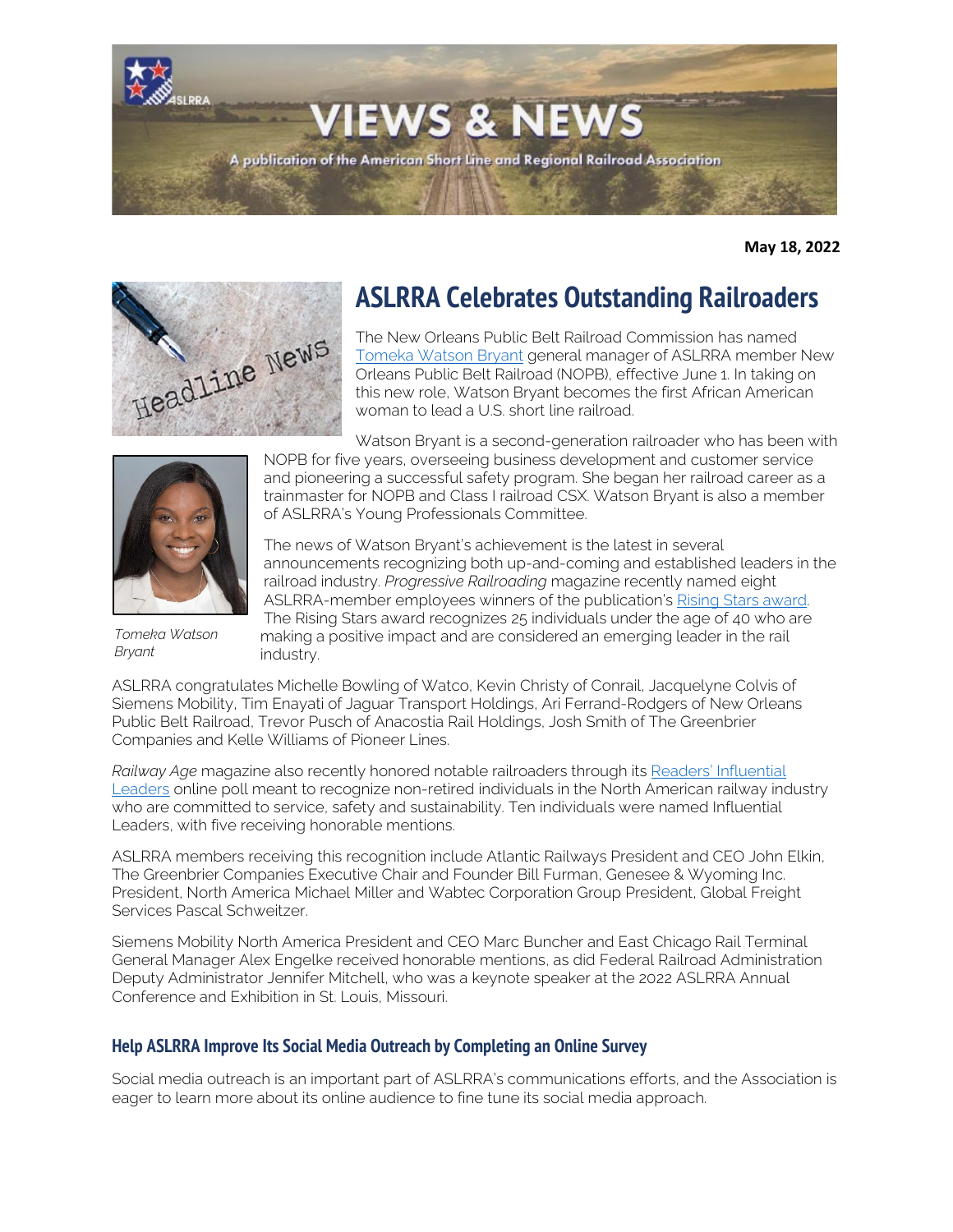ASLRRA Communications Team member Mariel Takamura developed a social media survey in part through a University of North Carolina-Chapel Hill master's program and distributed the survey via email to Views & News subscribers last week. The association encourages those who have not already done so to complete the survey using [this link.](https://unc.az1.qualtrics.com/jfe/form/SV_d7rdMcDVNJ1R8iy) 

Having a higher number of survey responses will paint a more complete audience picture for ASLRRA, facilitating development of an improved social media plan. The survey should take approximately 12 minutes. All responses are anonymous and no identifying data is collected. Contact [Takamura](mailto:mtakamura@aslrra.org?subject=Social%20Media%20Survey%5D) with any questions concerning the survey or the overall study.



AssetWise<sup>®</sup>-The Fast Track to Improved Asset Performance **Download eBoo** 



### **ASLRRA Offers More Information Concerning the RIA**

During the 2022 Annual Conference in St. Louis, ASLRRA presented a breakout session providing a high-level overview of the Railroad Industry Agreement (RIA).

The RIA is an agreement between the Class I railroads and small railroads, made with the encouragement of the Surface Transportation Board, that was entered into in 1998 to promote a stronger rail industry and increase freight rail business. The

agreement addresses such items as switch charges, heavy axle loads, rate policies, service issues, car supply, and interchange commitments (paper barriers).

For additional information on the RIA and how it may be useful to short lines and regional railroads, click [here](https://aslrra-my.sharepoint.com/:f:/g/personal/drichards_aslrra_org/EkILiBdwDOBBrsVJxaX2X2MBKu-dBPdz1DiLuyfBzOIrrQ?e=zQTR5a) [t](https://aslrra-my.sharepoint.com/:f:/g/personal/drichards_aslrra_org/EkILiBdwDOBBrsVJxaX2X2MBKu-dBPdz1DiLuyfBzOIrrQ?e=zQTR5a)o view:

- The original 1998 agreement
- The 2005 amendment to the agreement (which further defines "new traffic", which is relevant for consideration as to when paper barriers may be waived)

Members can also log in [here](https://www.aslrra.org/news/ria) to view:

- The subscription to the RIA, if your railroad has not yet subscribed to the RIA
- The standard forms to be used if a railroad wishes to make a request under the RIA, including a supplemental form to seek a waiver of a paper barrier and a form a large railroad would need to use to deny such a waiver request.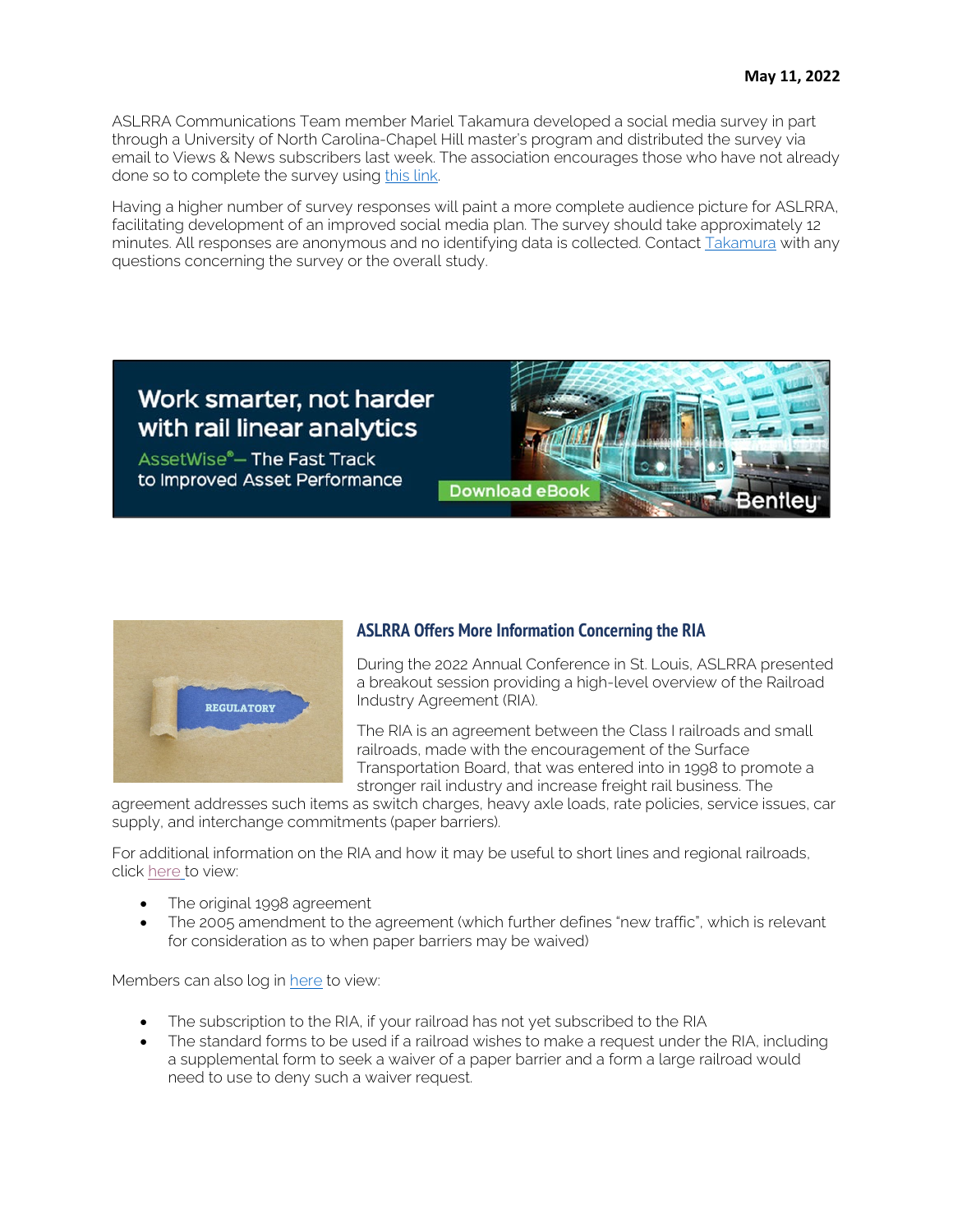Please contact either Sarah Yurasko at [syurasko@aslrra.org](mailto:syurasko@aslrra.org?subject=RIA%20Questions) or Mike Ogborn at [mogborn@aslrra.org](mailto:mogborn@aslrra.org?subject=RIA%20Questions) with any questions about the RIA.

### **CISA Issues Cybersecurity Advisory on Weak Security Controls**

The [Cybersecurity and Infrastructure Security Agency](https://www.cisa.gov/uscert) (CISA) published a joint Cybersecurity Advisory identifying common ways cyber actors are able to compromise a victim's system.

The advisory, titled ["Weak Security Controls and Practices Routinely Exploited for Initial Access,"](https://www.cisa.gov/uscert/ncas/alerts/aa22-137a) offers organizations technical details and recommendations to help reduce their risk of becoming a cyberattack victim. It was coauthored by cybersecurity officials in the U.S., Canada, New Zealand, the Netherlands and the United Kingdom.

CISA advises organizations to review the advisory and apply recommended actions to mitigate the risk of malicious cyber activity. Also suggested for review is the agency's [Shields Up website,](https://www.cisa.gov/shields-up) providing resources and recommendations for organizations, corporate leaders and individuals and their families.

### **FRA Finds Positive Safety Culture Growth Across Railroads Participating in Safety Culture Assessments**

The Short Line Safety Institute (SLSI)'s Safety Culture Assessments (SCAs) have improved safety culture performance on short line railroads, according to an analysis published by the Federal Railroad Administration's Office of Research, Development and Technology. The research paper, ["Implementing SLSI-Provided Opportunities Supports Safety Culture Growth,"](https://railroads.dot.gov/sites/fra.dot.gov/files/2022-04/SLSI-Issued%20Opps%20Support.pdf) reports that railroads who have completed a second "Time 2" SCA performed by the SLSI experienced measurable overall improvement in safety culture, and in each of the [ten core elements](https://www.shortlinesafety.org/about/strong-safety-culture/) of a strong safety culture evaluated during an SCA.

The study, completed by Volpe National Transportation Systems Center, analyzed measurements of the ten core elements of safety culture across ten railroads, using the benchmark (Time 1) and the Time 2 SCA reports. The findings included:

- All ten railroads improved their overall safety culture
- Eight out of ten railroads had implemented most of the safety culture opportunities identified in the Time 1 SCA
- Improvements were seen across all ten core elements assessed

The analysis noted that results can be influenced by the number of opportunities identified from the Time 1 assessment that the railroad was able to fully implement, and the complexity of the improvement suggested. Railroads that had more time between the two SCAs had greater success in implementing the opportunities identified.

SCAs are provided at no cost to short line railroads. More information on the process, and how to schedule is available [here.](https://www.shortlinesafety.org/safety-culture-assessment2/) 

The Short Line Safety Institute also offer[s Safety Tips,](https://www.shortlinesafety.org/safety-tips/) [Safety Posters,](https://www.shortlinesafety.org/safety-posters/) and [Safety Training Videos](https://www.shortlinesafety.org/safety-minute-videos/) on their [website,](http://www.shortlinesafety.org/) as well as in-person [Leadership Development Training](https://www.shortlinesafety.org/build-successful-leaders/) and a robust suite of [Hazardous](https://www.shortlinesafety.org/training/)  [Materials Training](https://www.shortlinesafety.org/training/) – all at no charge to participating railroads.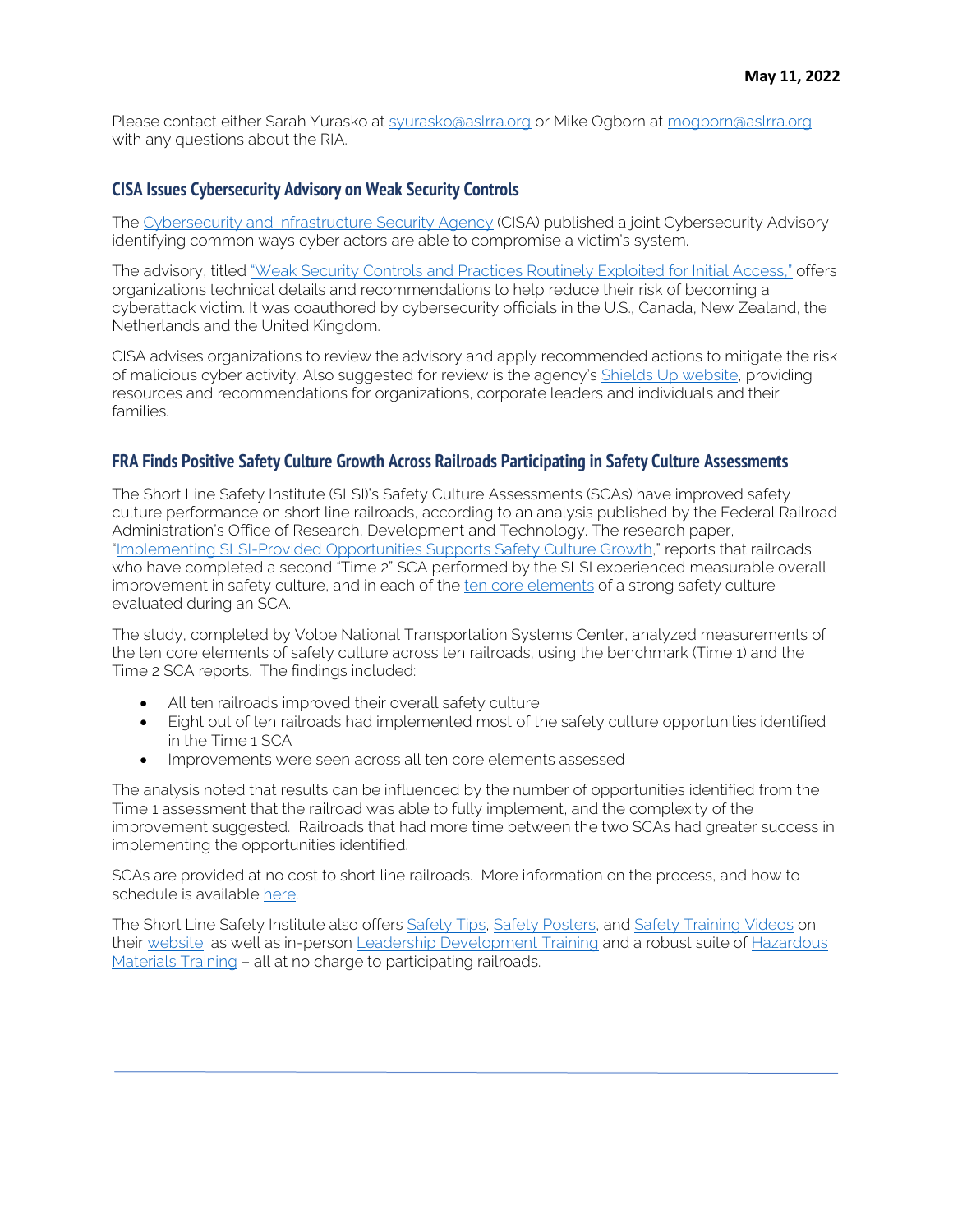

### **Senators Urge Their Colleagues to Fund CRISI at the Maximum Level**

Last week, 16 senators [submitted a letter](https://www.aslrra.org/aslrra/document-server/?cfp=aslrra/assets/File/public/news/views-news/documents/2022_05_13_FY23_CRISI_%20Approps_Letter_Final.pdf) urging their colleagues to provide the Consolidated Rail Infrastructure and Safety Improvements (CRISI) grant program with "the fully authorized level" of funding, which is tantamount to asking for \$1 billion.

This level of funding is allowed by the Infrastructure Investment and Jobs Act (IIJA) and – if enacted -- would come in addition to \$1 billion in funds already guaranteed for CRISI by the IIJA. The senators addressed their letter to the Senate panel responsible for

drafting the Fiscal Year 2023 transportation spending bill.

The letter follows similar letters by members in the House of Representatives to their respective colleagues who are drafting that chamber's transportation spending measure. Many ASLRRA members were instrumental in reaching out to their congressional delegation asking members to sign on to the various letters.

### **FRA Formalizes Creation of Corridor Identification and Development Program**

The Infrastructure Investment and Jobs Act, now known as the Bipartisan Infrastructure Law, required the Federal Railroad Administration (FRA) [to establish a program](https://www.federalregister.gov/documents/2022/05/13/2022-10250/establishment-of-the-corridor-identification-and-development-program) focused on creating a "pipeline" of passenger rail projects that the U.S. Department of Transportation ought to prioritize for funding.

Earlier this year, FRA held listening sessions and sought formal comments on the effort. Last week, FRA formally announced the establishment of the program, called the Corridor Identification and Development Program. Over the coming months, FRA is expected to work with possible project sponsors on service development plans and will submit a formal list to Congress within a year. As some short line railroads could be host railroads to new or expanded passenger service, ASLRRA submitted [formal comments](https://www.aslrra.org/aslrra/document-server/?cfp=aslrra/assets/File/public/news/testimony/030822_RFI_Comments.pdf) to FRA earlier this year urging the agency to ensure that freight impacts be closely considered, especially safety.

### **USDOT Increases Funding to Port Grant Program**

There will be increased funding for grant recipients through the U.S. Department of Transportation's Maritime Administration (MARAD) Port Infrastructure Development Program (PIDP). The original funding notice provided \$450 million but earlier this month, shortly before the window closed for applications, the administration announced an [additional \\$234 million](https://www.maritime.dot.gov/sites/marad.dot.gov/files/2022-05/PIDP%20NOFO%20Amendment%201.pdf) would be available.

MARAD released a funding notice for PIDP earlier this spring. PIDP helps modernize and expand U.S. ports, remove bottlenecks and promote competitiveness, resilience and sustainability. The funding increase was made possible due to the recent Fiscal Year 2022 omnibus spending bill signed into law in March.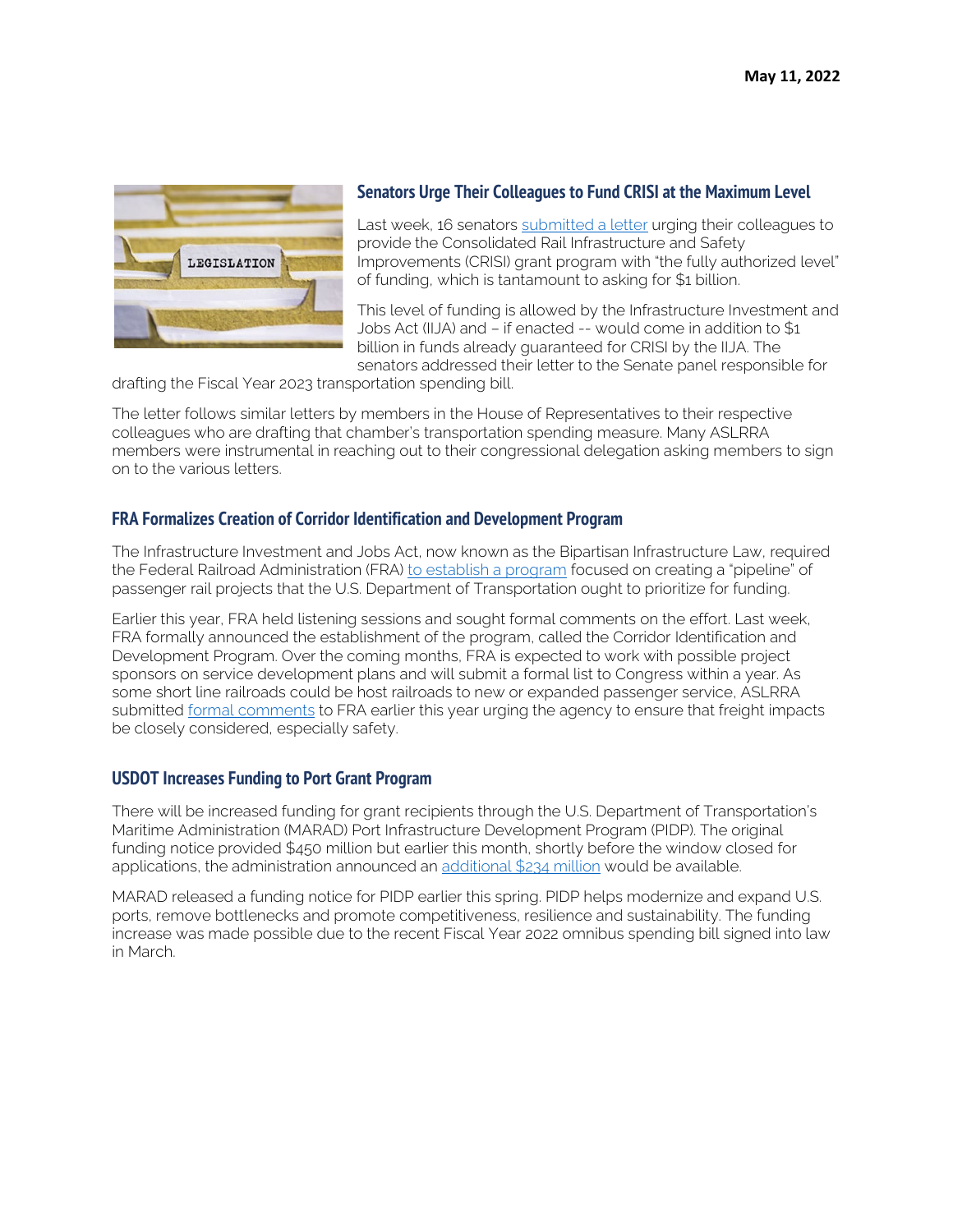

## **ASLRRA Members of Note**

*At the ASLRRA Annual Conference and Exhibition, the Association recognized three member railroads as winners of this year's [Business Development Awards.](https://www.aslrra.org/about-us/industry-awards-recognition/business-development-award/) Short line and regional railroads are known for their willingness to think outside the box to build their business and better serve customers and ASLRRA is proud to showcase the accomplishments of this year's honorees.* 

*Follow links in each article to view videos documenting each railroad's award-winning efforts.*



**Allegheny Valley Railroad Identifies and Fills Need for Steel Transload Facility in Pennsylvania**

The Allegheny Valley Railroad (AVR) identified an opportunity for a transload facility in the Pittsburgh area to serve the local steel industry. A portion of their Glenwood Yard was available to be developed for this purpose, and the team went to work in early 2020 to scope the project, seeking customers that would require a facility that included an overhead gantry crane. After identifying a key partner, work began to engineer the site and the sidetrack that would serve it. Shipments started in 2021 and AVR moved 500 carloads into the facility that year. In 2022, AVR is working to grow their carload business at this facility by focusing on other non-rail served companies, taking trucks off the road, and diversifying the commodity mix served by the Glenwood Yard facility.

*An 80,000-pound capacity MI-Jack Travelift gantry crane was a key part of Allegheny Valley Railroad's steel transload facility, which moved 500 carloads in its first year of operation.*

Click [here](https://www.youtube.com/watch?v=qZTgdFc269U) to view AVR's video.

**CRANDIC Invests in Assets During COVID Pandemic to Position Itself for More Business**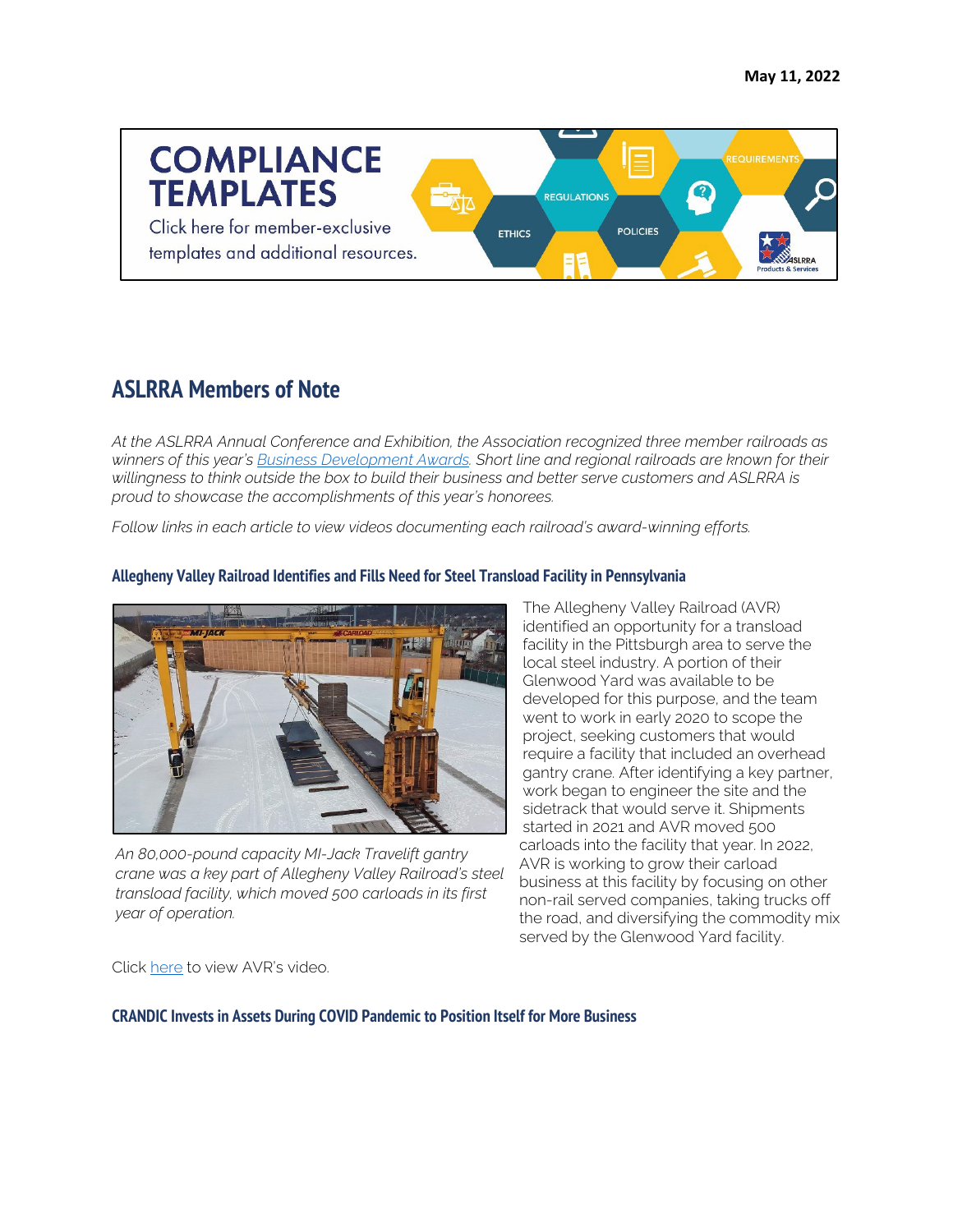

*CRANDIC opened a new logistics park in Cedar Rapids, Iowa and acquired more boxcars while others were exiting the market, positioning the railroad to capitalize on shifts in the shipping industry and take on a significant portion of business from trucks.*

The COVID pandemic and its supply chain disruptions were viewed as an opportunity by CRANDIC Rail. The company focused on the 750-mile shipment of goods via truck into Cedar Rapids, and used its Logistics Park Cedar Rapids facility, which opened in 2021, to execute its plan. Rail could compete favorably with this typically long-haul truck route. CRANDIC next took a hard look at the 500-mile market and held a fleet of boxcars ready to capture this business from trucking. In 2021, CRANDIC moved a record amount of boxcar traffic. Key shippers increased shipments 28 percent year-over-year, and 42 percent over levels seen 10 years ago. Despite having 350 cars in its current pool, CRANDIC is actively pursuing another 100 boxcars for its customers. CRANDIC looks forward to continued growth in these target markets in 2022.

Click [here](https://www.youtube.com/watch?v=t6DeLByO4dQ) to view CRANDIC's video.

### **Union County Industrial Railroad Works to Meet and Exceed Customer Expectations**



*One of Union County Industrial Railroad's accomplishments included reopening its Delta Place transload siding location to handle railcars for a new customer. Here crews complete the first railcar delivery and unloading at the railroad's Delta Place site.*

The Union County Industrial Railroad (UCIR) drives growth by creating new, innovative methods of providing customer service. They customize business processes to meet the needs of each of their customers, fostering trust and deepening customer relationships. This relentless drive to be a better partner has opened the doors to a variety of new opportunities including reopening their Delta Place transload siding to service agricultural customers during the

pandemic, rehabilitating an unused siding to match new growth at customer Winfield Storage, and working with two new customers to locate along the UCIR line. The UCIR is also an integral part of the community, donating passenger excursions to nonprofits and assisting customers that are new to the area with hiring and connections to area services and businesses.

Click [here](https://www.youtube.com/watch?v=k9MjlKQuV0k) to view UCIR's video.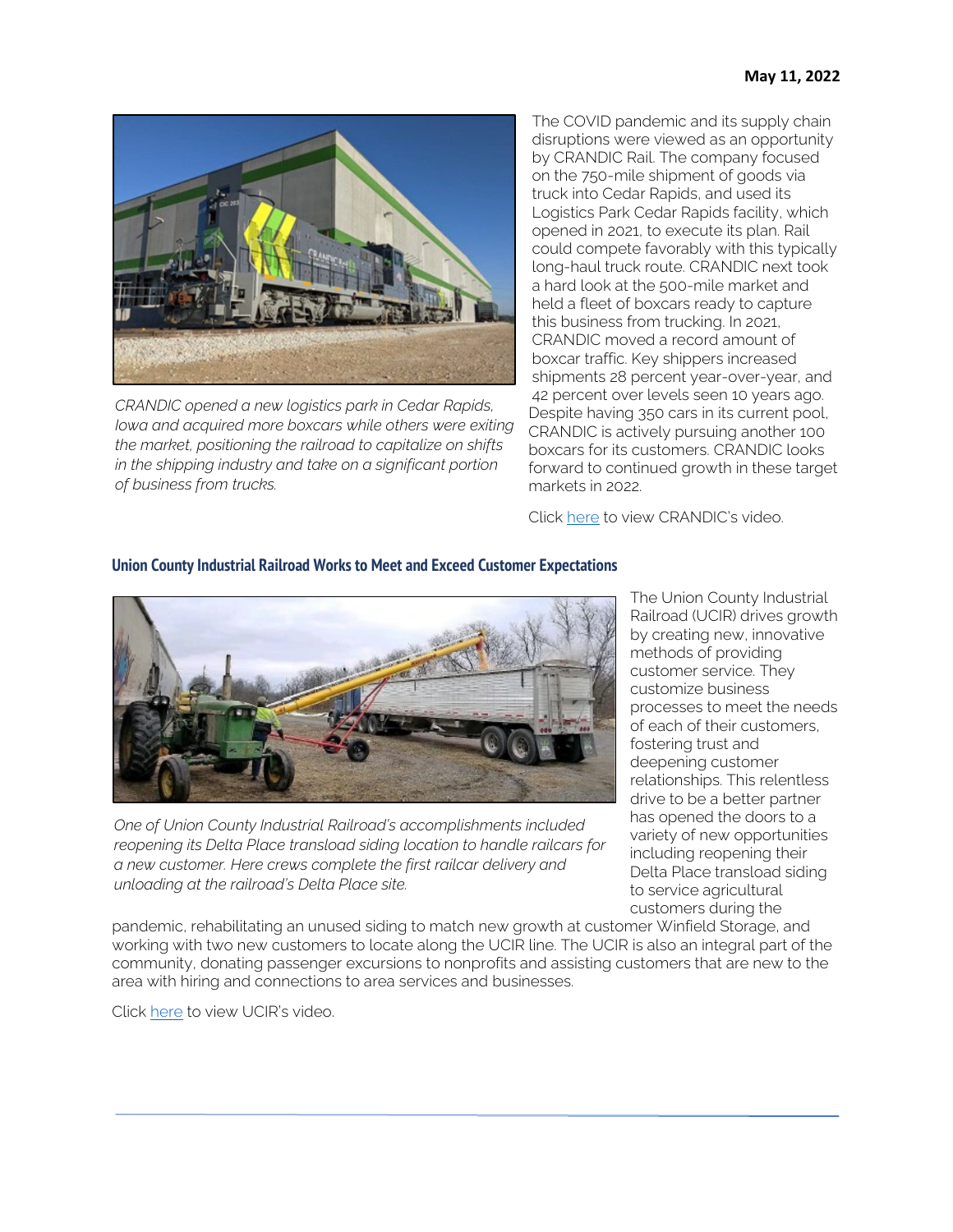### **ASLRRA Announcements**

#### **Save the Date for Association Meetings, 2023 Annual Conference**

ASLRRA is planning several events for later this year and early 2023, including the Joint Committee Meeting, regional meetings and the next Annual Conference and Exhibition.

The Association will hold its [2022 Joint Committee Meeting](https://www.aslrra.org/events/joint-committee-meeting/) Aug. 2 to 3 in Boston, Massachusetts. This meeting offers a chance for ASLRRA members, particularly those who serve on the Association's constituent committees, to discuss important short line industry issues.

Then in the fall, ASLRRA's [regional meetings](https://www.aslrra.org/events/regional-meetings/) will take place, with the General Counsel Symposium and Finance and Administration Seminar to be held in conjunction with the Central and Pacific Region Meeting.

The Eastern and Southern Region Meeting will take place Sept. 26 to 28 in Atlanta, Georgia, while the Central and Pacific Region Meeting will take place Oct. 25 to 27 in Milwaukee, Wisconsin. The symposium and seminar will also be held Oct. 25 to 27. Registration for regional meetings will open soon.

The date for next year's ASLRRA Annual Conference and Exhibition has also been set. Short line industry representatives and stakeholders will gather April 2 to 4 at the Ernest N. Morial Convention Center in New Orleans.

#### **Compliance Program Templates Help Members Meet Regulatory Requirements**

ASLRRA is dedicated to railroad safety and strives to assist members with industry best practices and compliance throughout their operations by offering a wealth of [safety and compliance](https://www.aslrra.org/safety-compliance/safety-compliance/) resources.

Among the most often accessed and downloaded tools are compliance program templates, including ASLRRA's Roadway Worker and Bridge Maintenance Programs. Approved by the Federal Railroad Administration (FRA), the Roadway Worker Program not only contains the requirements for roadway workers, but also includes safety rules required for bridge workers and on-track equipment.

ASLRRA's Bridge Maintenance Program was developed with FRA input for Part 237 compliance. This program requires the railroad to insert specific information regarding their operations, physical infrastructure and geographic location, and multiple appendices are included with the program to cover many of the documentation requirements regarding inspections and operating instructions.

With a simple [login,](https://aslrra.force.com/s/login/?ec=302&inst=4W&startURL=%2Fidp%2Flogin%3Fapp%3D0sp4W000000wkde%26RelayState%3DaHR0cHM6Ly93d3cuYXNscnJhLm9yZy9zYWZldHktY29tcGxpYW5jZS9jb21wbGlhbmNlLXRlbXBsYXRlcy8%253D%26binding%3DHttpPost%26inresponseto%3DASLRRA) ASLRRA members may download these and more than a dozen additional program templates designed specifically to assist short line railroads with compliance. While all templates are available at no cost to railroad members, select templates are available free to Associate members and for a fee to non-member railroads. Visit the ASLRRA website to view a complete collection of safety and compliance tools, resources and information available from the ASLRRA.

#### **Register Today for GCOR and DSLE Training Seminars**

Two popular training seminars will take place this summer, offering a chance for participants to receive instruction on crucial topics. Individuals can now register for the [Comprehensive General Code](https://www.aslrra.org/education/training-seminars/comprehensive-general-code-of-operating-rules-gcor-training-seminar/)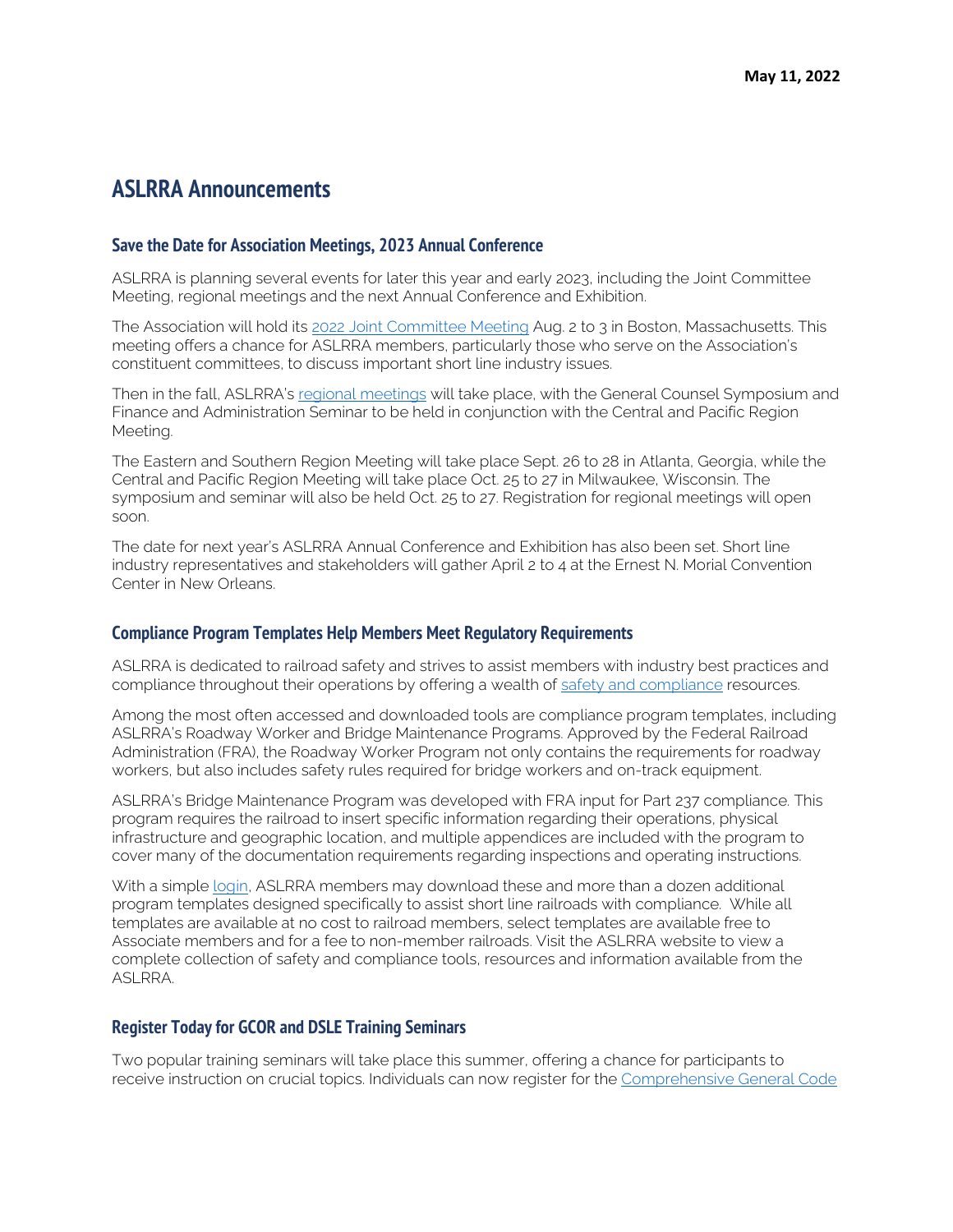[of Operating Rules \(GCOR\) Training Seminar](https://www.aslrra.org/education/training-seminars/comprehensive-general-code-of-operating-rules-gcor-training-seminar/) and the [Advanced Designated Supervisor of Locomotive](https://www.aslrra.org/education/training-seminars/advanced-designated-supervisor-of-locomotive-engineers-dsle-training-seminar/)  [Engineers \(DSLE\) Training Seminar.](https://www.aslrra.org/education/training-seminars/advanced-designated-supervisor-of-locomotive-engineers-dsle-training-seminar/) 

ASLRRA works with Iowa Northern Railway to develop and present these seminars, which take place in Cedar Falls, Iowa. The GCOR seminar is scheduled for July 26 to 28, while the DSLE seminar will be held August 9 and 10. Space in each seminar is limited, so those who are interested in attending should register as soon as possible.

### **ASLRRA Out and About**

### **Baker Attends STB Hearing**

ASLRRA President Chuck Baker attended the May 12 hearing titled "Board Member Views on Surface Transportation Board Reauthorization," during which all five members of the Surface Transportation Board (STB) appeared before the House Transportation and Infrastructure Committee.

The hearing focused on many of the issues currently making headlines in the rail industry, including freight rail service problems and reciprocal switching. A recording of the hearing can be viewed here.

### **ASLRRA President Discusses Government Funding Opportunities in Video Interview**

In a recent video interview with *Progressive Railroading* magazine Managing Editor Jeff Stagl, ASLRRA President Chuck Baker discussed federal, state and local government funding opportunities for short lines. Th[e video](https://www.progressiverailroading.com/RailPrime/details/Video-ASLRRA-President-Chuck-Baker-on-government-funding-opportunities-for-short-lines--66573?oly_enc_id=6355J9969923B5A&utm_source=railprimeenews&utm_medium=email&utm_campaign=railprimeenews) is available on Rail Prime, the subscription arm of *Progressive Railroading*'s website.

## **CONNECT REMOTELY AND CONTINUE LEARNING WITH ASLRRA WEBINARS**

With nearly 200 recordings available, there's a webinar to meet the needs of everyone on your team. Visit aslrra.org/webinars to view a complete list of available recordings.

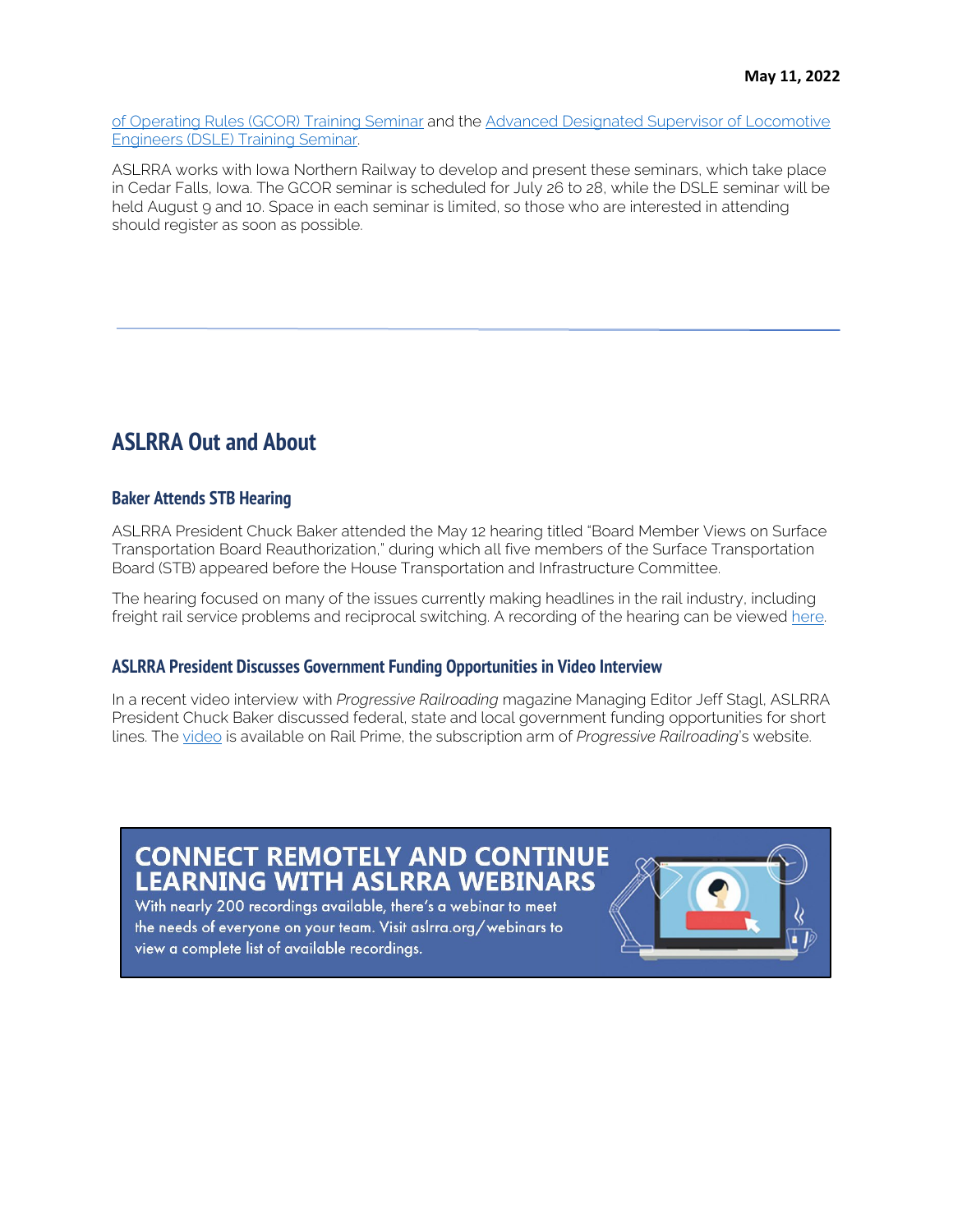

## **ASLRRA Webinars – Live or On-Demand**

### **Upcoming Webinars**

### [Part 243 Railroad Obligations with Contractors](https://attendee.gotowebinar.com/register/7543309894628819979) - June 1, 2022

Join FRA Staff Director Rob Castiglione to understand what your obligations are as a railroad when engaging with contractors under Part 243, including Roadway Worker Protection (RWP). Attendees

will have an opportunity to participate in Q&A at the end of the presentation. Presenters include Castiglione and ASLRRA's Jo Strang and JR Gelnar.

This webinar is free for both ASLRRA members and non-members.

### **Get a Complete Overview of Railroad Retirement Benefits and Eligibility Through On-Demand Webinars**

ASLRRA's On Demand Webinars library offers more than 170 webinar recordings on a variety of topics, from industry-specific finance, human resources and legal issues to business development, strategic communications and more.

One popular webinar series is a three-part discussion of issues related to railroad retirement benefits, produced in partnership with the. Railroad Retirement Board (RRB) and presented by RRB District Manager Jodi Huskey:

- RRB General Eligibility and Employee Benefits provides a review of general eligibility requirements and employee retirement and disability benefits
- RRB Spouse Benefits and Working After Retirement discusses eligibility requirements for spouses and divorced spouses and reviews work limits after retirement
- RRB Survivor Benefits and General Information covers survivor eligibility requirements and additional information relating to all benefits

Visit [aslrra.org/webinars](https://www.aslrra.org/education/webinars/) and select the On-Demand Webinars button to find these recordings and view a complete list of titles. Recorded webinars are free for ASLRRA members, while non-members can access the library by purchasing a subscription.

### Click [here](https://www.aslrra.org/education/education-offerings/) to learn more about ASLRRA's education offerings.

### **Industry Events and Announcements**

### **June 23:** Railway Age **Will Hold Its Rail Insights Conference Online**

The [Eighth Annual Rail Insights Conference,](https://www.railwayage.com/news/rail-insights-2022-oberman-itzkoff-to-talk-freight-service/) hosted by *Railway Age* magazine, will be held virtually on June 23.